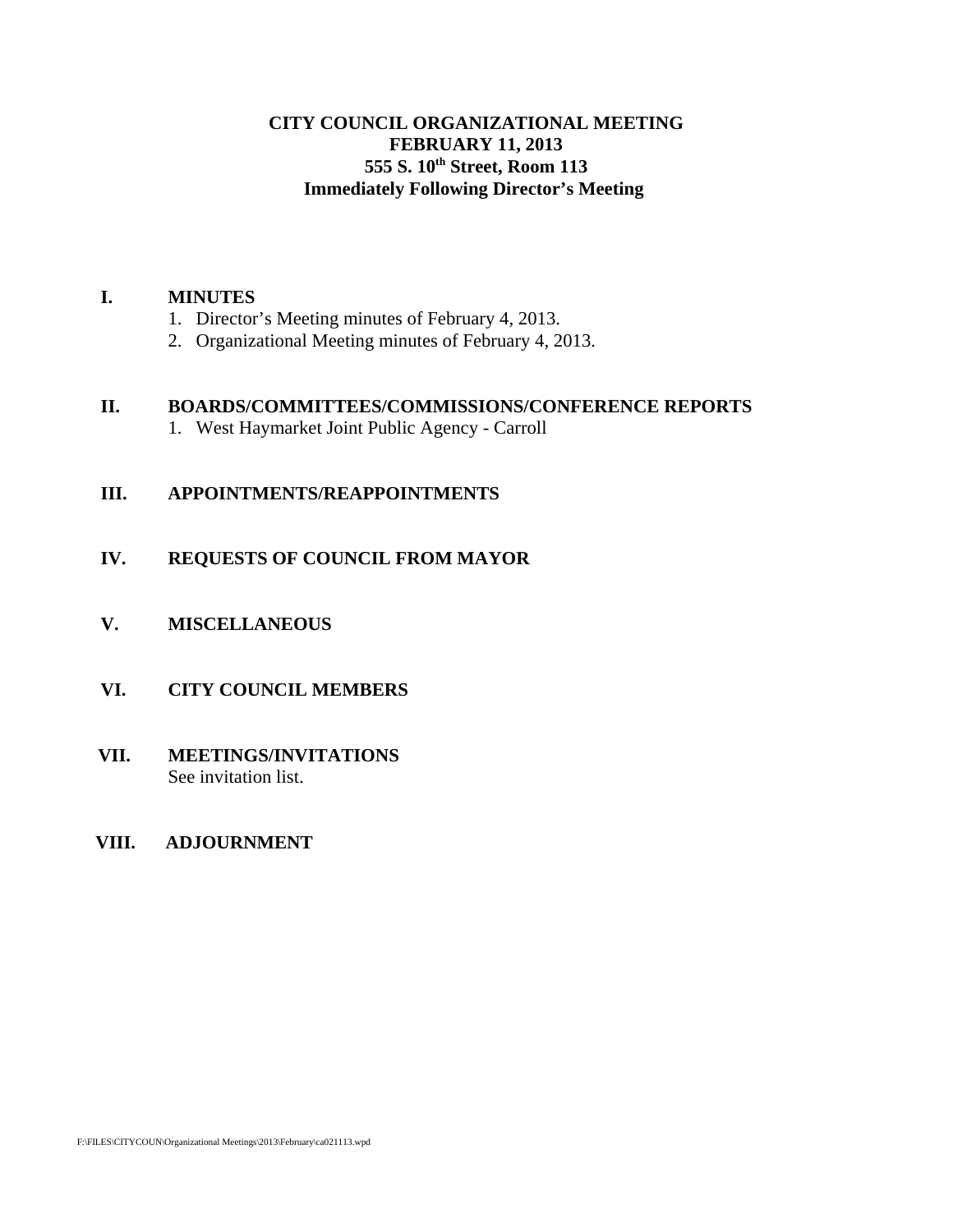# **MINUTES CITY COUNCIL ORGANIZATIONAL MEETING FEBRUARY 11, 2013**

**Present:** Carl Eskridge, Chair; Jon Camp, Vice Chair; Doug Emery; DiAnna Schimek; Jonathan Cook; Gene Carroll; and Lloyd Hinkley

**Others:** Rick Hoppe, Chief of Staff; and Trish Owen, Deputy Chief of Staff

Chair Eskridge opened the meeting at 2:09 p.m. and announced the location of the Open Meetings Act.

#### **I. MINUTES**

1. Director's Meeting minutes of February 4, 2013.

2. Organizational Meeting minutes of February 4, 2013.

The minutes were distributed to Council Members. With no corrections they were placed on file.

# **II. BOARDS/COMMITTEES/COMMISSIONS/CONFERENCE REPORTS**

# **1. West Haymarket Joint Public Agency - Carroll**

Carroll stated the West Haymarket Joint Public Agency approved a contract with Benesch and Company for additional environmental remediation services, and trying to receive grants from the State of Nebraska. Hausmann Construction did the festival space grading which came in at \$250,000 under our estimated cost and therefore they're refunding \$250,000.00 based on good practices of overseeing projects. Emery commented the JPA isn't talking of adding more to the cost of remediating the ground. Carroll agreed, adding this cost is in the budget, and under budget on environmental. Carroll stated there is still the potential of receiving State grants for the future.

Eskridge asked if the building is all enclosed? Carroll replied the facility is mostly enclosed, with the heat on in different parts of the building. Hot water is flowing from the DEC to the arena. Now pouring the main floor concrete, and finishing drywall with paint in other areas which has temporary heat. Also building a suite out in order for people to come and actually see what a suite looks like. Going well, on budget, and on target. Eskridge asked if there will be an opportunity to see the facility when it's completed? Carroll answered there will be what they call soft openings in late summer.

#### **III. APPOINTMENTS/REAPPOINTMENTS** Owen handed out a Boards and Commissions Update.

- **IV. REQUESTS OF COUNCIL FROM MAYOR** Hoppe stated no requests.
- **V. MISCELLANEOUS** None.